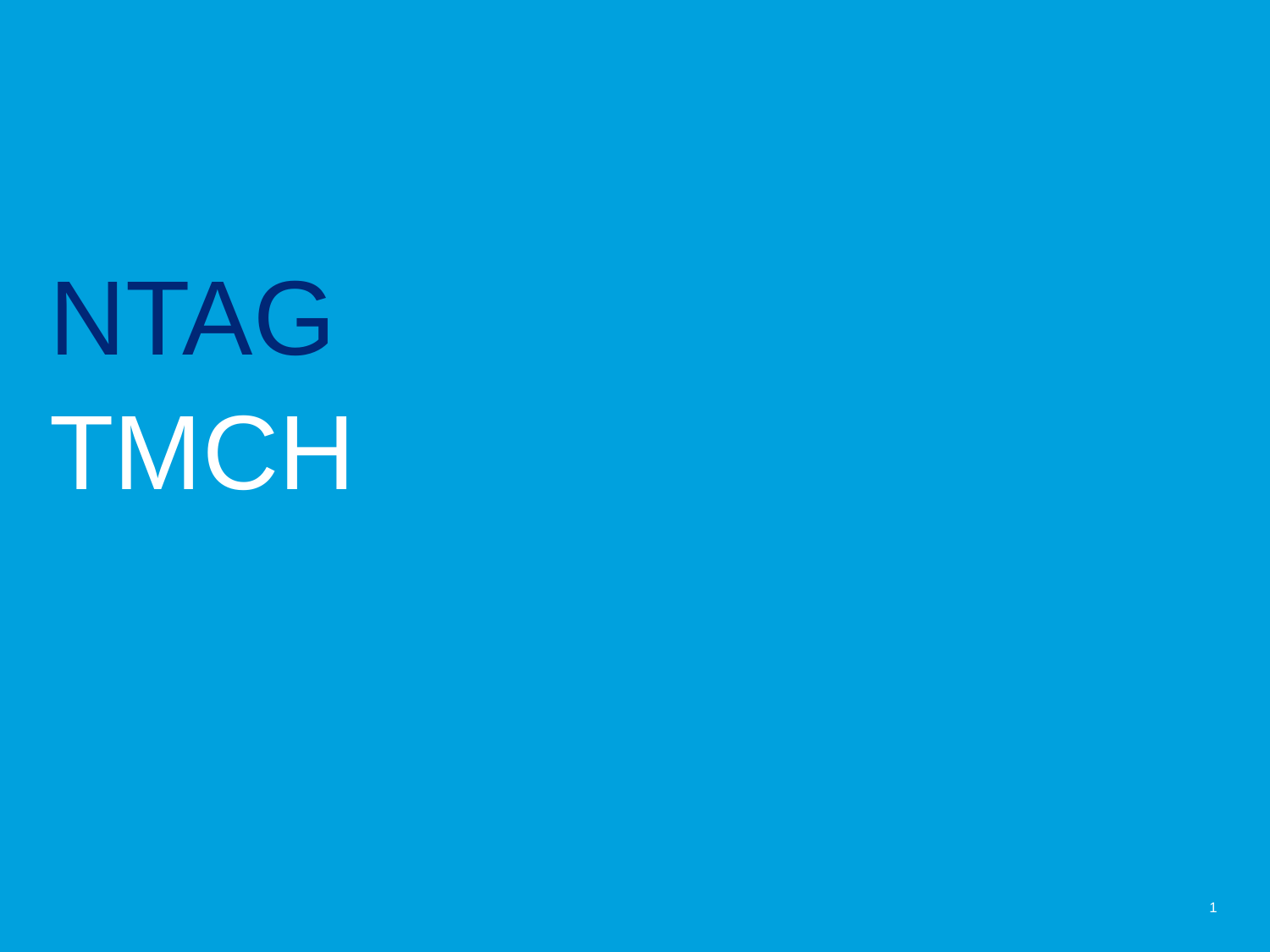- TMCH Stats
- Marketing Toolkit for Sunrise Launches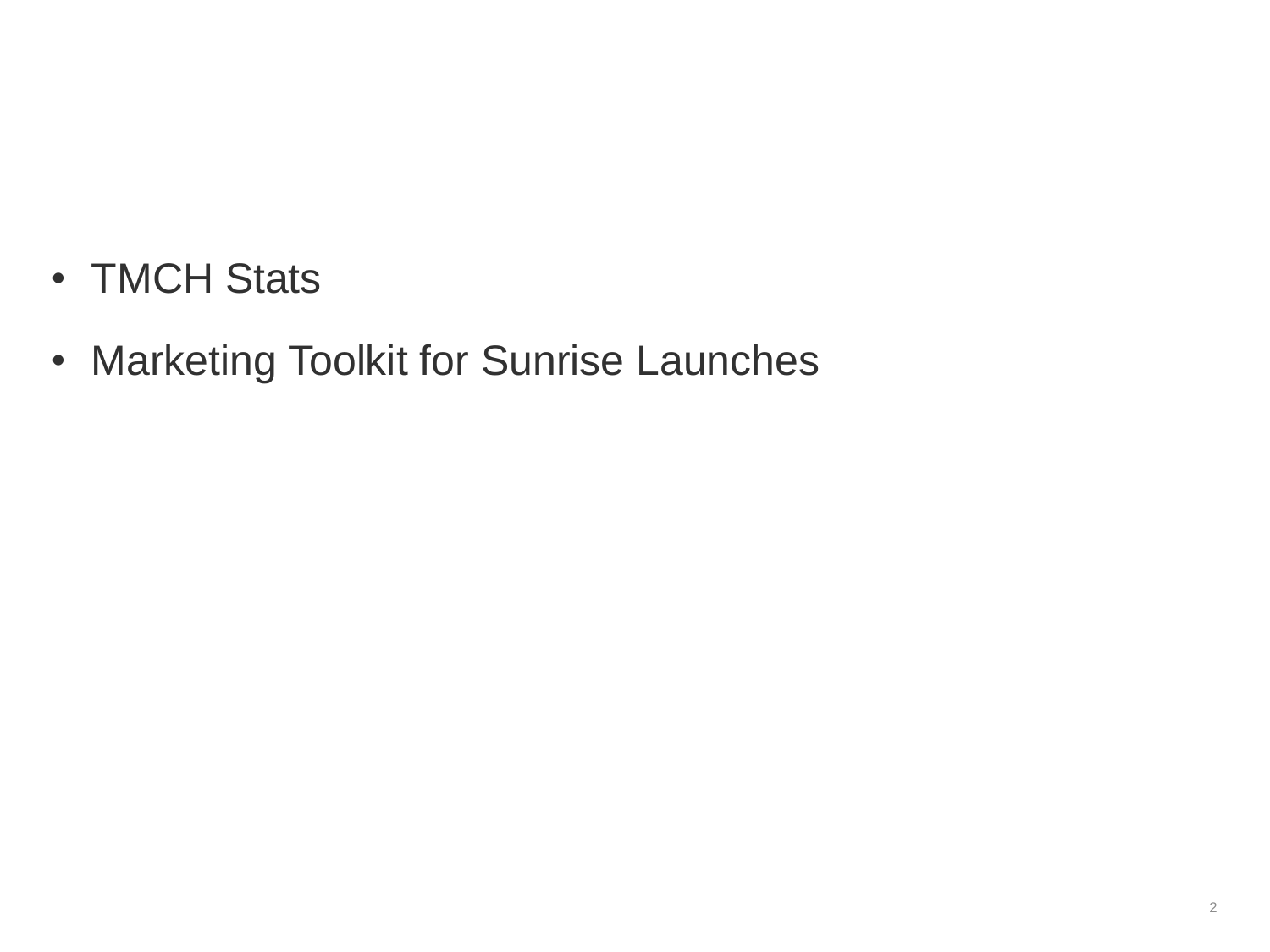## STATS:

- 31.006 marks in the Clearinghouse
- 51.358 unique Notifications (Claims + Ongoing)
- 19.248 unique Sunrise Notifications ~= Registrations for 153 Sunrises

| sunrise notifications per TLD | 19.248 |  |
|-------------------------------|--------|--|
| 1 sunrise notification        | 1%     |  |
| 2-5 sunrise notifications     | 3%     |  |
| 5-20 sunrise notifications    | 2%     |  |
| 20-100 sunrise notifications  | 55%    |  |
| 101-200 sunrise notifications | 25%    |  |
| 201-300 sunrise notifications | 4%     |  |
| 301-400 sunrise notifications | 4%     |  |
| 401-500 sunrise notifications | 6%     |  |
| 500+ sunrise notifications    | 1%     |  |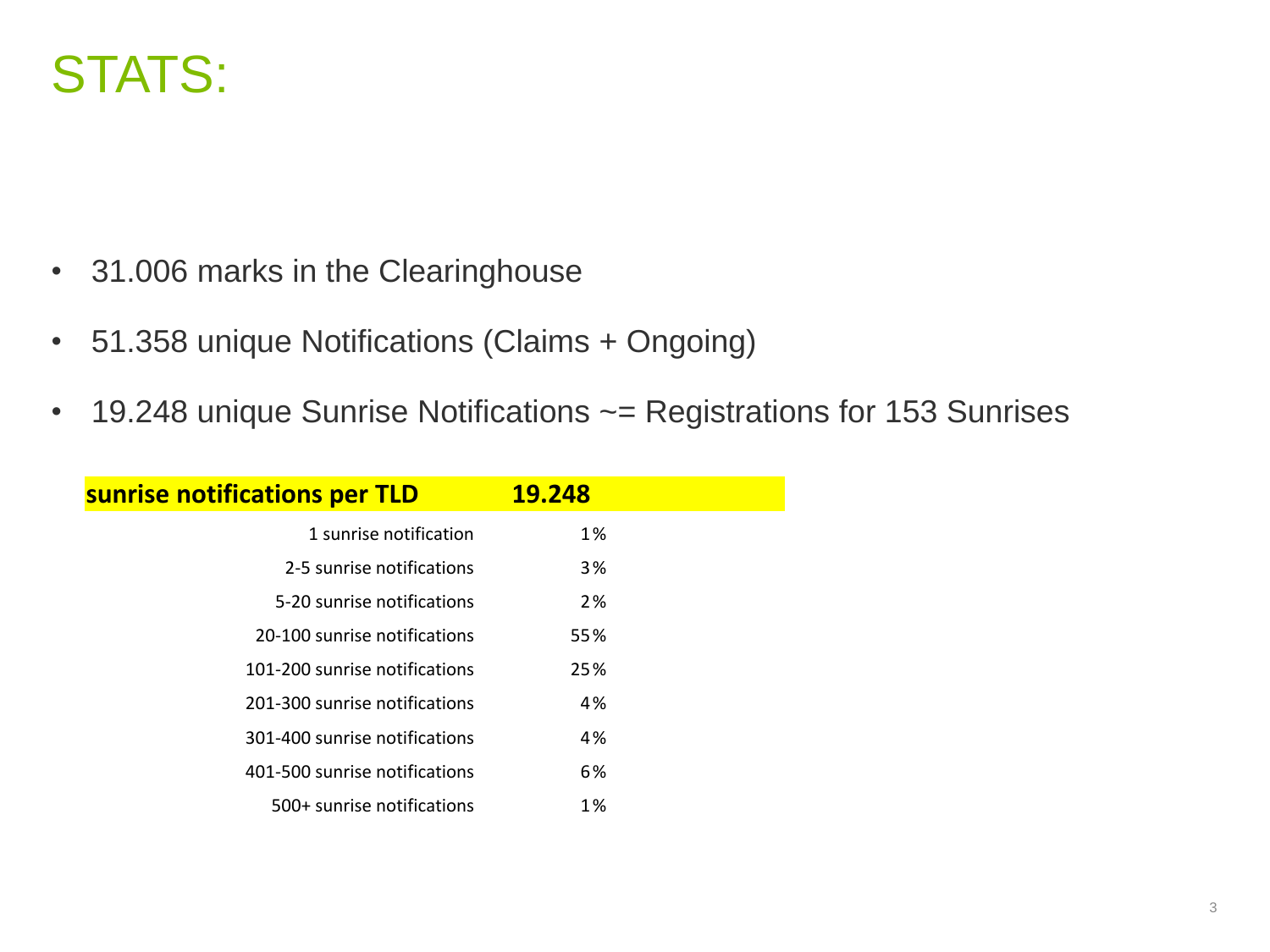## STATS:

- 31.006 marks in the Clearinghouse
- 59.770 labels in the Clearinghouse
- Of which 5.253 unique labels triggered a Sunrise Notification

#### **sunrise notifications per label**

| 1 sunrise notification        | 49,32% |
|-------------------------------|--------|
| 2-5 sunrise notifications     | 35,45% |
| 5-20 sunrise notifications    | 12,85% |
| 20-100 sunrise notifications  | 2,21%  |
| 101-200 sunrise notifications | 0,17%  |

• **Brand owners are not mass-registering defensively**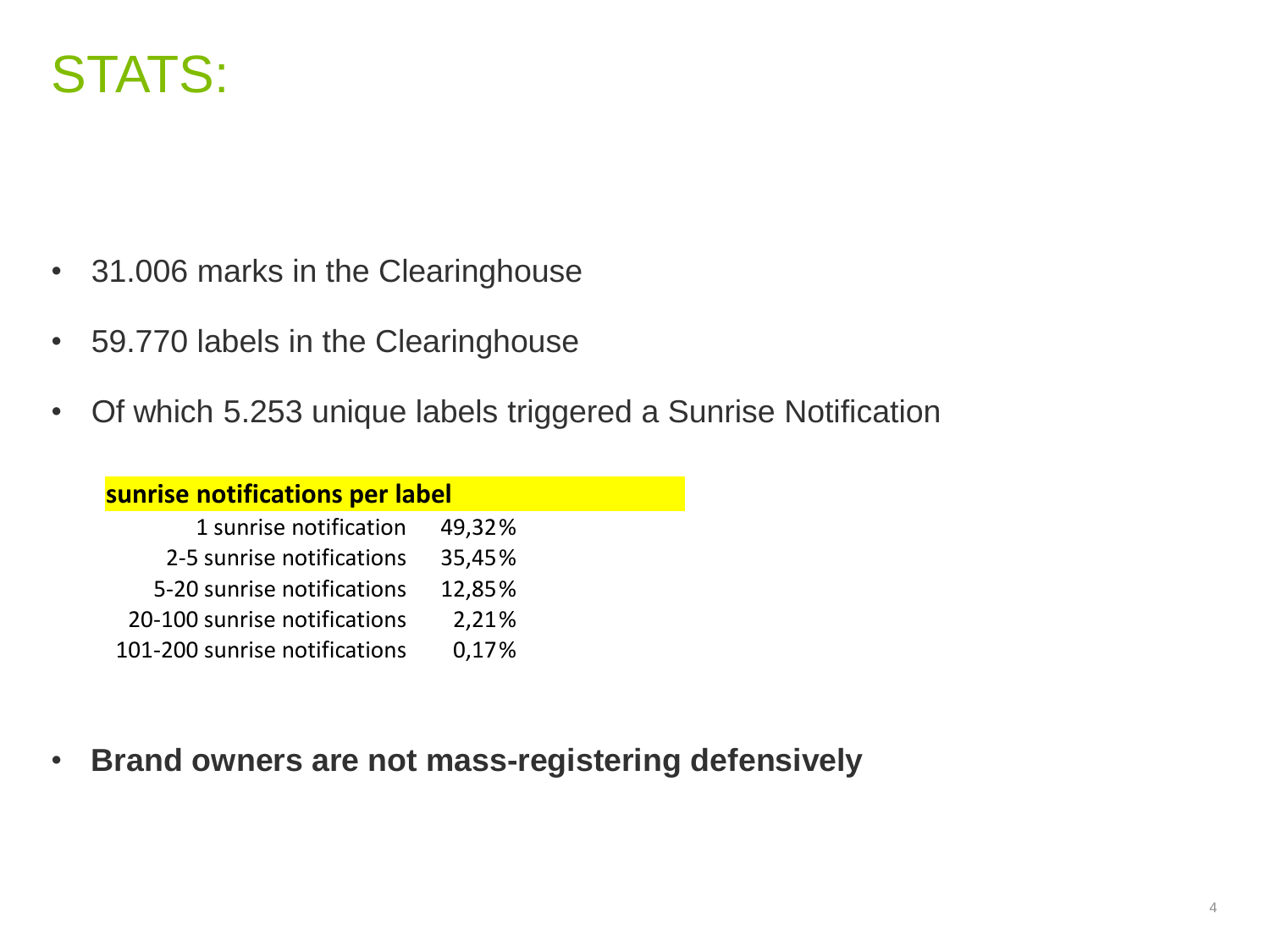# Marketing Toolkit for Registries

- Inclusion in Sunrise Calendar
- Bannering on Sunrise Calendar (update 30-06-2014)
- Bannering on Homepage
- Dedicated webinar to TMCH agents and Holders
- Sunrise Agent Page
- Customized marketing materials and videos
- Fast-track Validation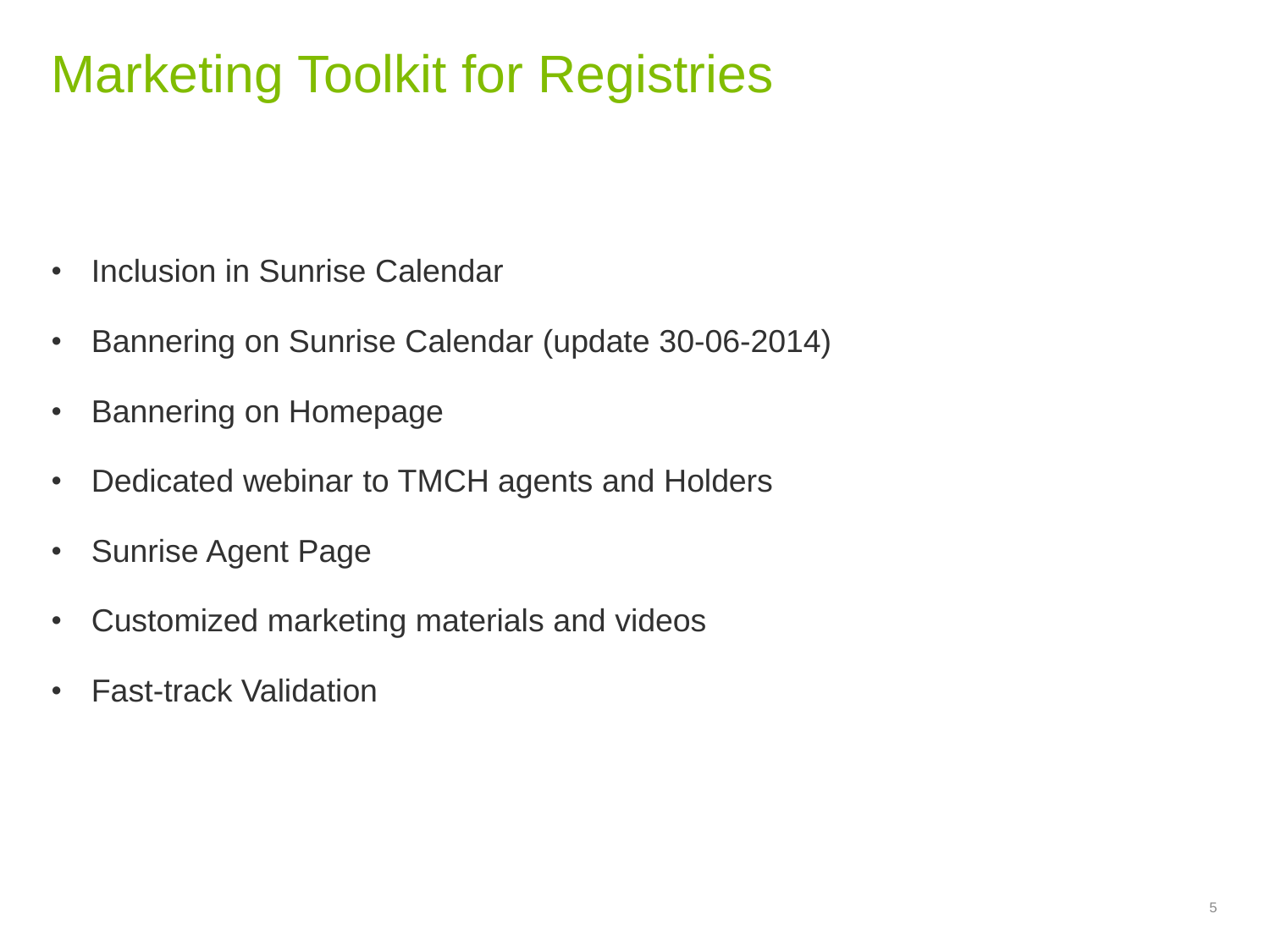#### **Trademark priority in . VEGAS**

EGAS

.MOSCOW priority for trademarks

MOSCON

株

.GLOBAL priority for trademarks .GL<sup>OBAL</sup>

#### dot London gives first priority to Trademarks **.LONDON**

Trademark Holders get first priority in registration in .LONDON; this period is called the Sunrise Period and is NOW open for registrations until 31 July 2014. To benefit from this exclusive period your trademark information must first be verified before the domain registration can be completed.

These registrars are both official Trademark Clearinghouse Agent and ICANN accredited Registrar, they offer you a one-stop-solution in a single step process.



**Trademark Clearinghouse Services** 













entorno.es





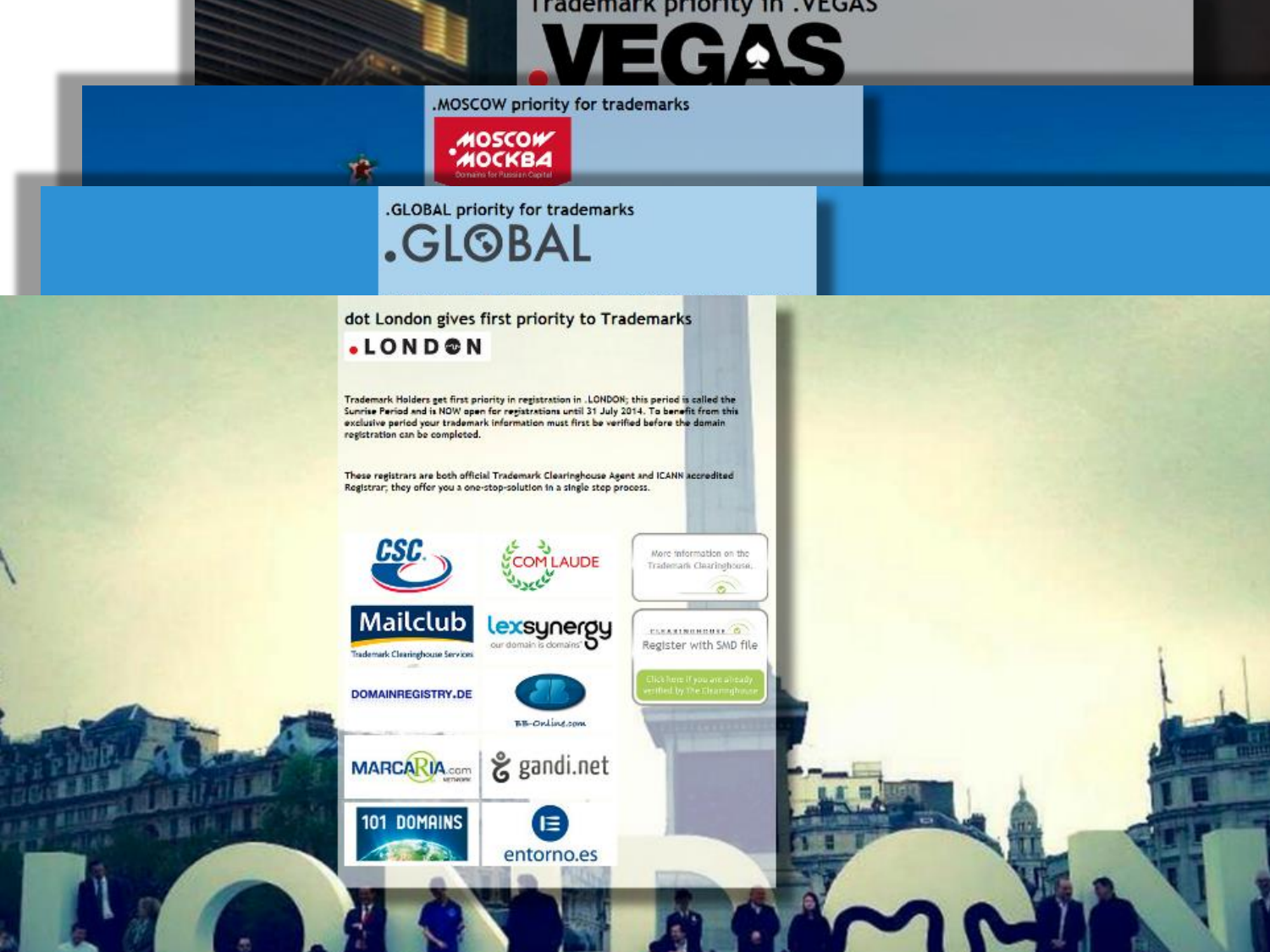

 $2014 - July$ 

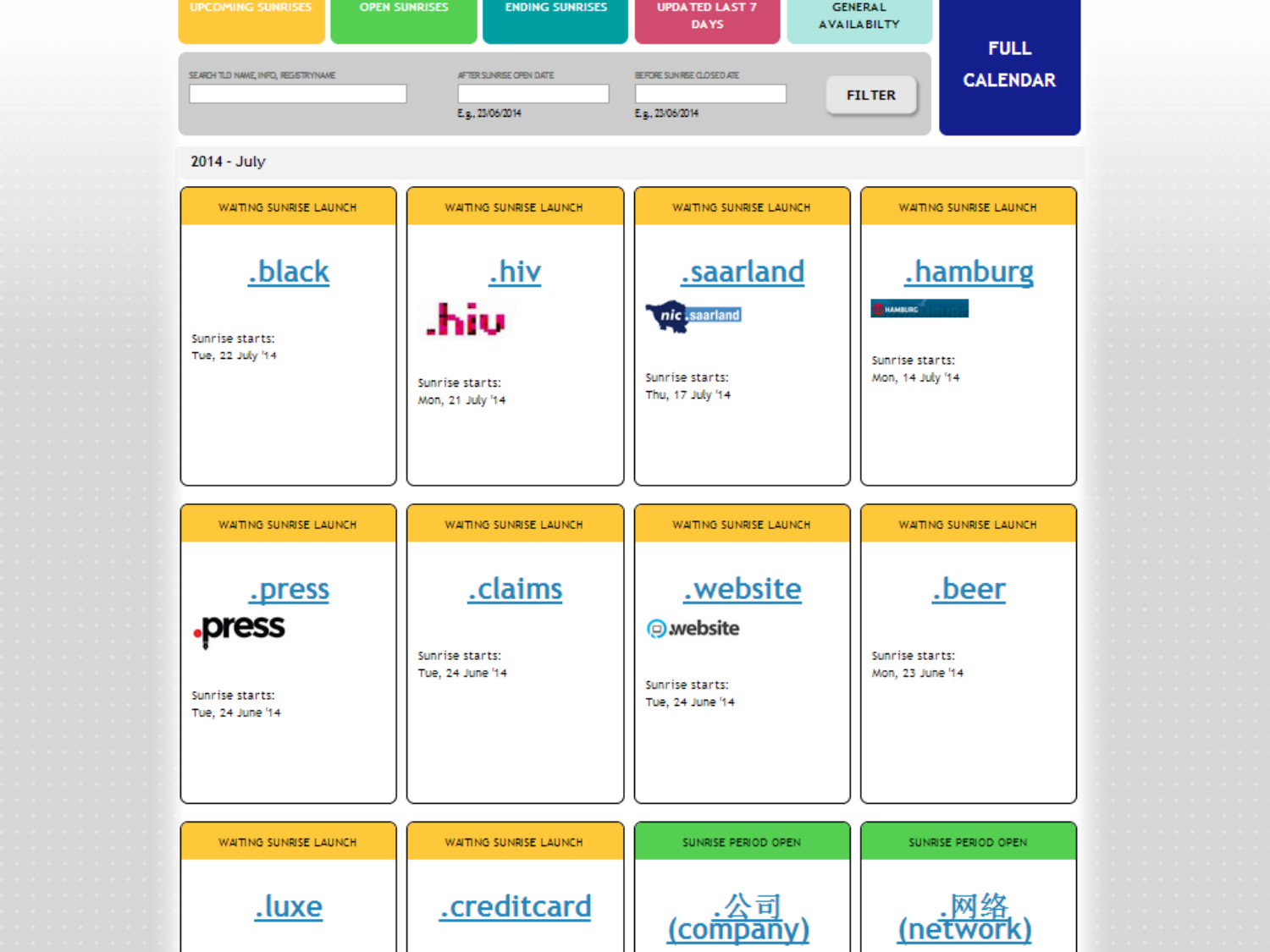## Learnings

## **1. Share your marketing plan**

- what's your strategy
- who's your core market
- forward us your tool-kit

### **2. Keep it Straightforward**

- don't over-complify launchplan (phases & pricing)
- communication: *TRADEMARKS* instead of *SUNRISE PERIOD* link to Sunrise Agent Page